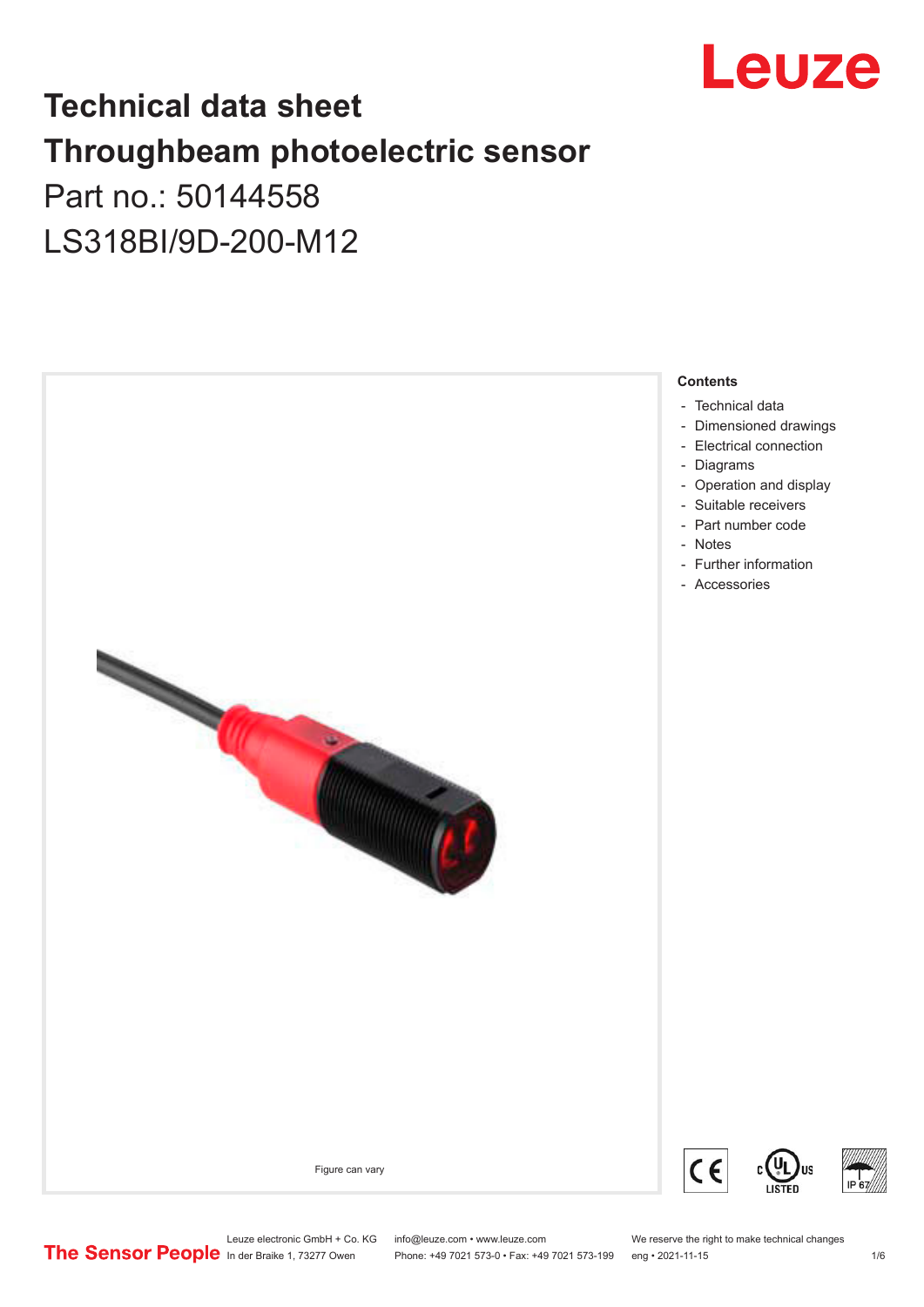### <span id="page-1-0"></span>**Technical data**

**Device type** Transmitter

## Leuze

#### **Basic data**

**Series** 318B **Operating principle** Throughbeam principle

**Special version**

**Special version** Deactivation input

### **Optical data**

| <b>Operating range</b>          | Guaranteed operating range           |
|---------------------------------|--------------------------------------|
| <b>Operating range</b>          | $016$ m                              |
| <b>Operating range limit</b>    | Typical operating range              |
| <b>Operating range limit</b>    | $023$ m                              |
| Light source                    | LED, Infrared                        |
| Wavelength                      | 850 nm                               |
| <b>Transmitted-signal shape</b> | Pulsed                               |
| LED group                       | Exempt group (in acc. with EN 62471) |

#### **Electrical data**

| <b>Protective circuit</b>                                                                                                    |                             | Polarity reversal protection        |
|------------------------------------------------------------------------------------------------------------------------------|-----------------------------|-------------------------------------|
|                                                                                                                              |                             | Short circuit protected             |
|                                                                                                                              |                             |                                     |
|                                                                                                                              | Performance data            |                                     |
|                                                                                                                              | Supply voltage $U_{B}$      | 10  30 V, DC, Incl. residual ripple |
|                                                                                                                              | <b>Residual ripple</b>      | 0  15 %, From $U_{\rm B}$           |
|                                                                                                                              | <b>Open-circuit current</b> | $015$ mA                            |
|                                                                                                                              |                             |                                     |
|                                                                                                                              | Inputs                      |                                     |
| <b>Number of deactivation inputs</b>                                                                                         |                             | 2 Piece(s)                          |
|                                                                                                                              |                             |                                     |
|                                                                                                                              | <b>Deactivation inputs</b>  |                                     |
|                                                                                                                              |                             |                                     |
| <b>Deactivation input 1</b><br><b>Active switching state</b><br><b>Deactivation input 2</b><br><b>Active switching state</b> |                             |                                     |
|                                                                                                                              |                             | Low                                 |
|                                                                                                                              |                             |                                     |
|                                                                                                                              |                             |                                     |
|                                                                                                                              |                             | High                                |
|                                                                                                                              |                             |                                     |

### **Timing**

**Readiness delay** 300 ms

#### **Connection**

| <b>Connection 1</b>       |                       |
|---------------------------|-----------------------|
| <b>Function</b>           | Signal IN             |
|                           | Voltage supply        |
| <b>Type of connection</b> | Cable with connector  |
| <b>Cable length</b>       | 200 mm                |
| <b>Sheathing material</b> | <b>PUR</b>            |
| Cable color               | <b>Black</b>          |
| Number of conductors      | 4-wire                |
| Wire cross section        | $0.2$ mm <sup>2</sup> |
| <b>Thread size</b>        | M12                   |
| <b>Type</b>               | Male                  |
| <b>Material</b>           | Plastic               |
| No. of pins               | 4-pin                 |
| Encoding                  | A-coded               |

### **Mechanical data**

| <b>Thread size</b>             | $M18 \times 1$ mm |
|--------------------------------|-------------------|
| Dimension (Ø x L)              | 18 mm x 46 mm     |
| <b>Housing material</b>        | Plastic           |
| <b>Plastic housing</b>         | <b>ABS</b>        |
| Lens cover material            | Plastic           |
| Net weight                     | 20 <sub>g</sub>   |
| <b>Housing color</b>           | <b>Black</b>      |
|                                | Red               |
|                                |                   |
| <b>Operation and display</b>   |                   |
| Type of display                | LED               |
| <b>Number of LEDs</b>          | 1 Piece(s)        |
|                                |                   |
| Environmental data             |                   |
| Ambient temperature, operation | $-40$ 50 °C       |
| Ambient temperature, storage   | $-40$ 70 °C       |
|                                |                   |
| <b>Certifications</b>          |                   |
| Degree of protection           | IP 67             |
| <b>Protection class</b>        | Ш                 |
| <b>Certifications</b>          | c UL US           |
| <b>Standards applied</b>       | IEC 60947-5-2     |
|                                |                   |
| <b>Classification</b>          |                   |
| <b>Customs tariff number</b>   | 85365019          |
| eCl@ss 5.1.4                   | 27270901          |
| eCl@ss 8.0                     | 27270901          |
| eCl@ss 9.0                     | 27270901          |
| eCl@ss 10.0                    | 27270901          |
| eCl@ss 11.0                    | 27270901          |
| <b>ETIM 5.0</b>                | EC002716          |
| <b>ETIM 6.0</b>                | EC002716          |
| <b>ETIM 7.0</b>                | EC002716          |
|                                |                   |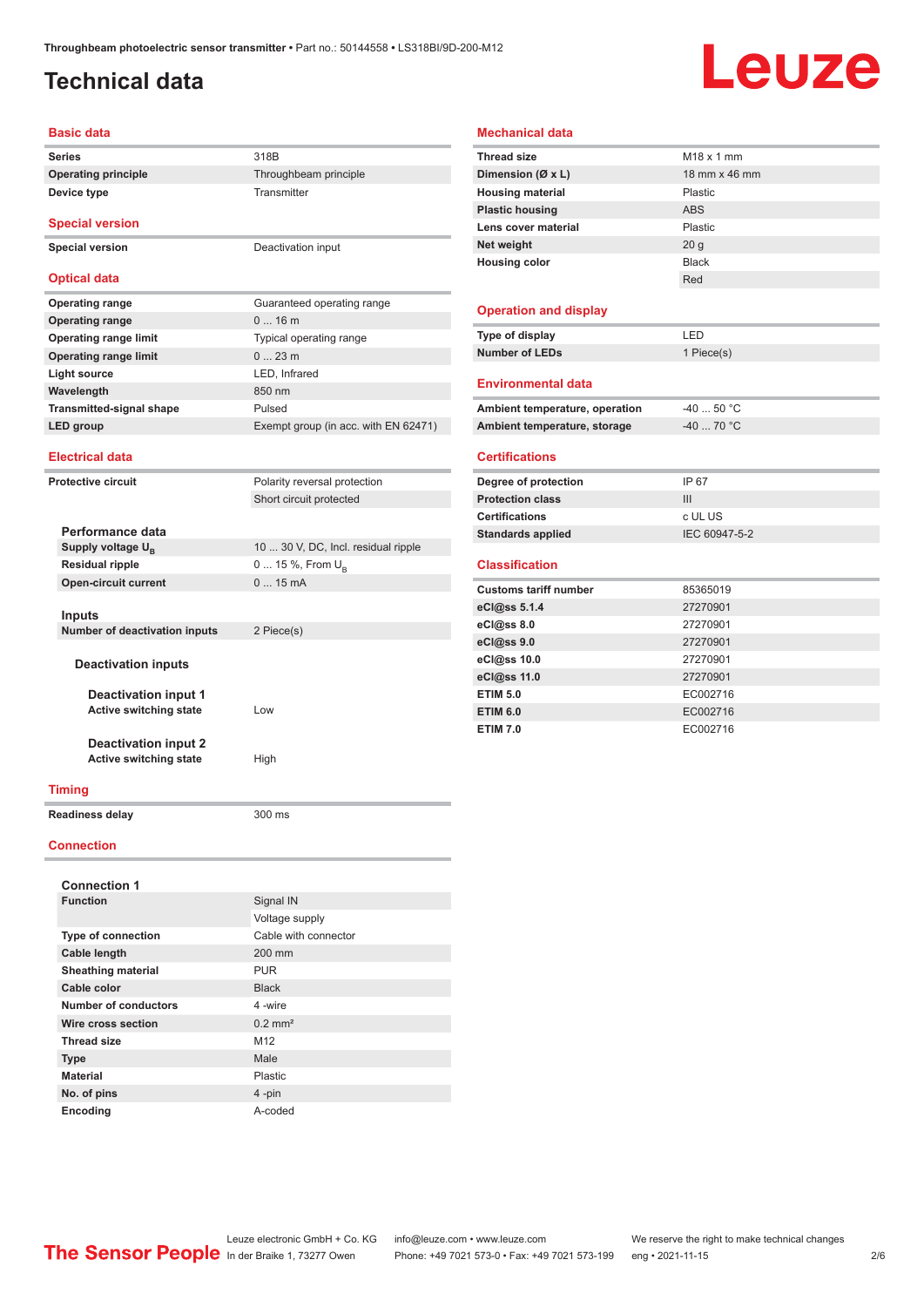## <span id="page-2-0"></span>**Dimensioned drawings**

Leuze

All dimensions in millimeters



### **Electrical connection**

**Connection 1**

| <b>Function</b>             | Signal IN             |
|-----------------------------|-----------------------|
|                             | Voltage supply        |
| Type of connection          | Cable with connector  |
| Cable length                | 200 mm                |
| <b>Sheathing material</b>   | <b>PUR</b>            |
| Cable color                 | <b>Black</b>          |
| <b>Number of conductors</b> | 4 -wire               |
| Wire cross section          | $0.2$ mm <sup>2</sup> |
| <b>Thread size</b>          | M <sub>12</sub>       |
| <b>Type</b>                 | Male                  |
| <b>Material</b>             | <b>Plastic</b>        |
| No. of pins                 | 4-pin                 |
| Encoding                    | A-coded               |

### **Pin Pin assignment 1** V+ **2** IN2 **3** GND **4** IN1

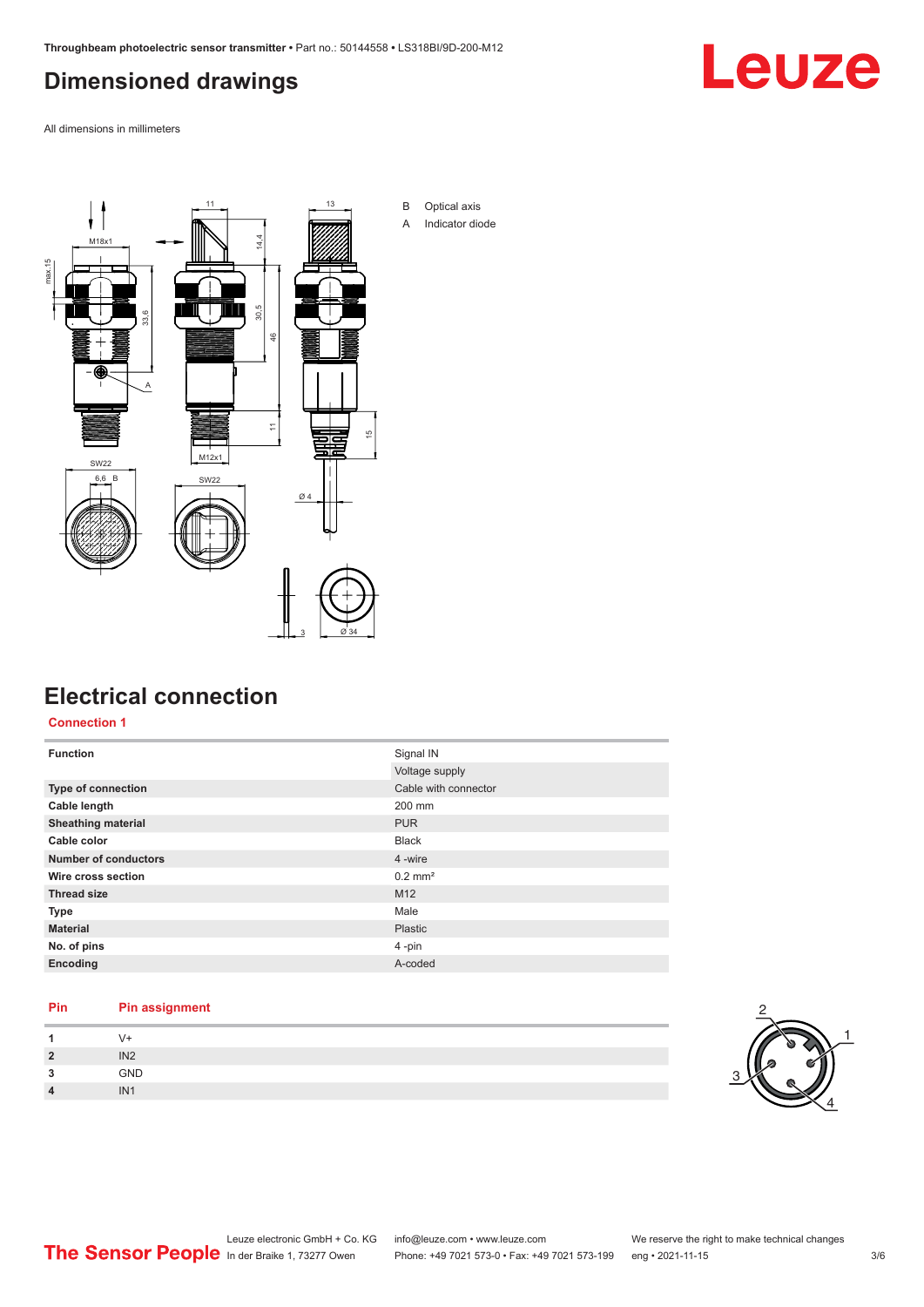### <span id="page-3-0"></span>**Diagrams**

# Leuze

Typ. response behavior



## **Operation and display**

| <b>LED</b> | Display                  | <b>Meaning</b>          |
|------------|--------------------------|-------------------------|
|            | Green, continuous light  | Operational readiness   |
|            | Yellow, continuous light | Transmitted beam active |

### **Suitable receivers**

| Part no. | <b>Designation</b> | <b>Article</b>                                  | <b>Description</b>                                                                                                                                                                                                                                                                                                              |
|----------|--------------------|-------------------------------------------------|---------------------------------------------------------------------------------------------------------------------------------------------------------------------------------------------------------------------------------------------------------------------------------------------------------------------------------|
| 50144559 | LE318B/4P-200-M12  | Throughbeam<br>photoelectric sensor<br>receiver | Operating range limit: 0  15 m<br>Supply voltage: DC<br>Digital switching outputs: 2 Piece(s)<br>Switching output 1: Transistor, PNP, hellschaltend<br>Switching output 2: Transistor, PNP, dunkelschaltend<br>Switching frequency: 500 Hz<br>Connection: Leitung mit Rundstecker, 200 mm, M12, Kunststoff, 4 -wire, 4 -<br>pin |

### **Part number code**

Part designation: **XXX318BY-AAAF.BB/CC-DDD**

| <b>XXX318B</b> | <b>Operating principle</b><br>PRK: Retro-reflective photoelectric sensor with polarization filter<br>ET: energetic diffuse reflection sensor<br>FT: diffuse reflection sensor with fading<br>LE: Throughbeam photoelectric sensor receiver<br>LS: throughbeam photoelectric sensor transmitter |
|----------------|------------------------------------------------------------------------------------------------------------------------------------------------------------------------------------------------------------------------------------------------------------------------------------------------|
| Y              | Light type<br>n/a: red light<br>I: infrared light                                                                                                                                                                                                                                              |
| <b>AAAF</b>    | Preset range (optional)<br>n/a: operating range acc. to data sheet<br>xxxF: Preset range [mm]                                                                                                                                                                                                  |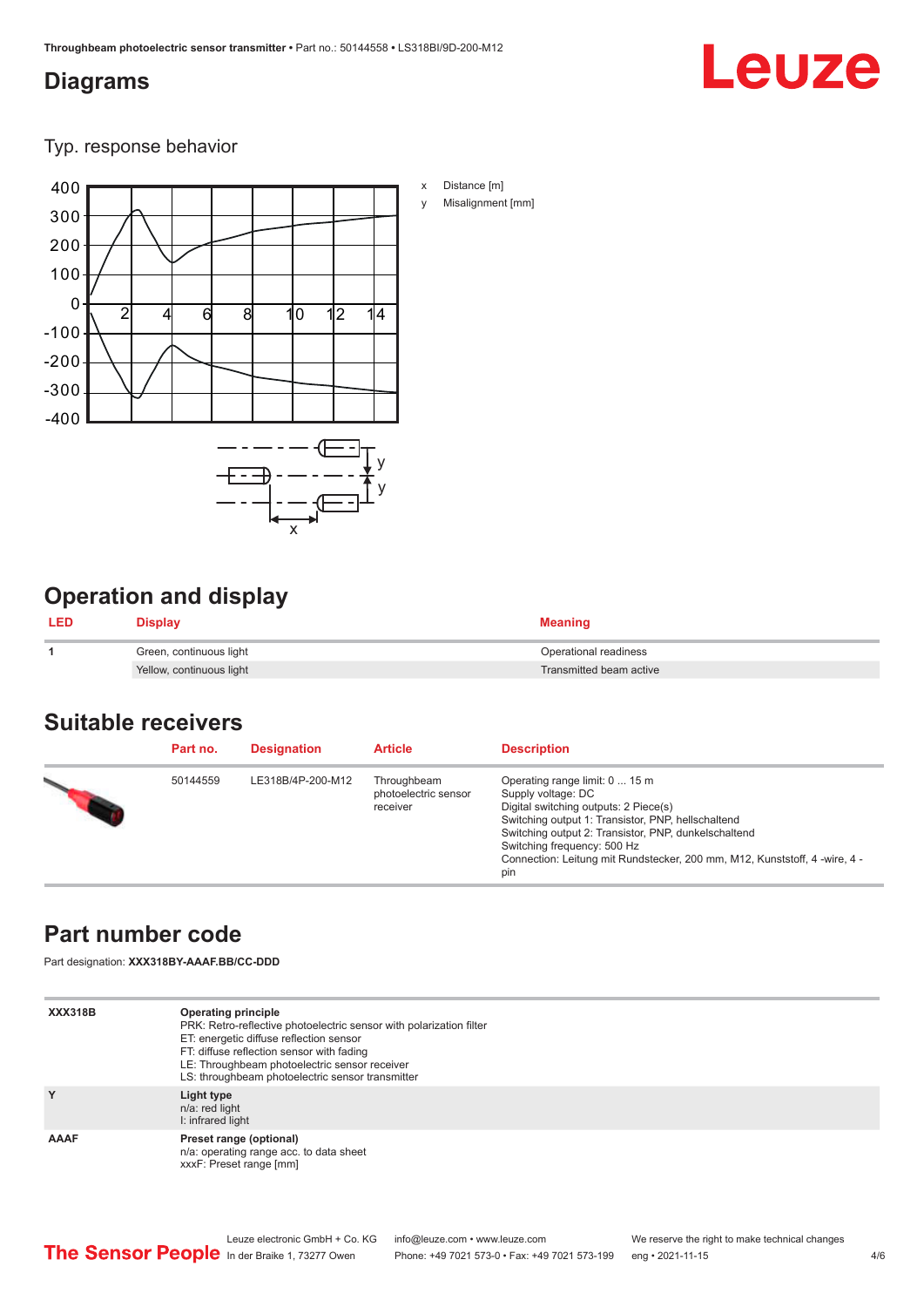### <span id="page-4-0"></span>**Part number code**



| <b>BB</b>   | <b>Equipment</b><br>n/a: axial optics<br>W: 90° angular optics<br>3: teach-in via button<br>X: reinforced fading                                                                                                                                                                                                                                                                                                      |
|-------------|-----------------------------------------------------------------------------------------------------------------------------------------------------------------------------------------------------------------------------------------------------------------------------------------------------------------------------------------------------------------------------------------------------------------------|
| CC          | Switching output / function (OUT1 = $pin 4$ , OUT2 = $pin 2$ ):<br>4: PNP transistor output, light switching<br>P: PNP transistor output, dark switching<br>2: NPN transistor output, light switching<br>N: NPN transistor output, dark switching<br>9: input for transmitter deactivation (deactivation with HIGH signal)<br>D: Input for transmitter deactivation (deactivation with LOW signal)<br>X: pin not used |
| <b>DDD</b>  | <b>Electrical connection</b><br>n/a: cable, standard length 2000 mm, 4-wire<br>M12: M12 connector, 4-pin (plug)<br>5000: cable, standard length 5000 mm, 4-wire<br>200-M12: cable, length 200 mm with M12 connector, 4-pin, axial (plug)                                                                                                                                                                              |
| <b>Note</b> |                                                                                                                                                                                                                                                                                                                                                                                                                       |
|             | $\&$ A list with all available device types can be found on the Leuze website at www.leuze.com.                                                                                                                                                                                                                                                                                                                       |

### **Notes**

| <b>Observe intended use!</b>                                                                                                                                                                                               |  |
|----------------------------------------------------------------------------------------------------------------------------------------------------------------------------------------------------------------------------|--|
| $\%$ This product is not a safety sensor and is not intended as personnel protection.<br>₹ The product may only be put into operation by competent persons.<br>§ Only use the product in accordance with its intended use. |  |

| <b>For UL applications:</b>                                                                                                                                                                                                                                                                                          |
|----------------------------------------------------------------------------------------------------------------------------------------------------------------------------------------------------------------------------------------------------------------------------------------------------------------------|
| Vertal Code). For UL applications, use is only permitted in Class 2 circuits in accordance with the NEC (National Electric Code).<br>These proximity switches shall be used with UL Listed Cable assemblies rated 30V, 0.5A min, in the field installation, or equivalent (categories: CYJV/<br>CYJV7 or PVVA/PVVA7) |

### **Further information**

• Sum of the output currents for both outputs, 50 mA for ambient temperatures > 40 °C